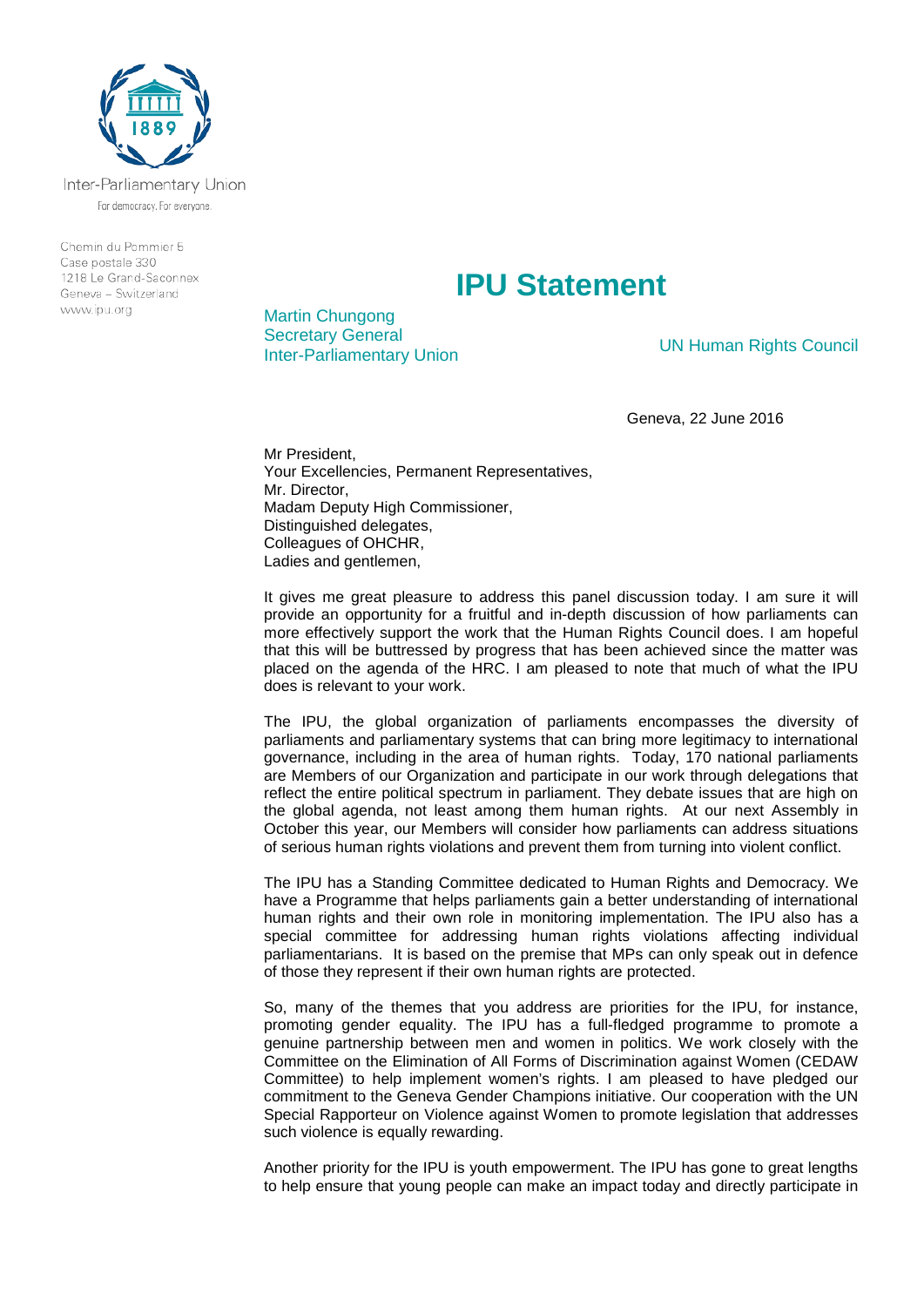the political process Earlier this year, the IPU released its first report on global levels of youth participation in parliaments. It is also against this background that we are very pleased that the Council is addressing the question of youth and human rights and that later this year your Forum on Human Rights, Democracy and the Rule of Law will address ways to enhance youth engagement in political decision-making.

We also welcome the essential role the SDGs Declaration assigns to parliaments in translating the goals into action, through legislation, resource allocation and oversight of government action. Goal 16 on peace, justice and the building of effective, accountable and inclusive institutions at all levels is particularly relevant in this respect. The IPU has embarked on an ambitious programme to help parliaments become *fit for purpose* in delivering on the goals and in a way that is firmly grounded in human rights.

Ladies and gentlemen,

Let me now turn more directly to the work you carry out under the Universal Periodic Review (UPR).

Since your first panel discussion on the contribution of parliaments to your work, the IPU has carried out, in collaboration with OHCHR, several capacity-building seminars for parliaments across the world. What we see is that parliaments are increasingly becoming aware of your work and want to make a contribution to it.

Indeed, ever more parliaments are being consulted when national reports are being drafted. Parliamentarians are also more and more included in national delegations when the report is presented to you. During the  $2^{nd}$  cycle, thus far 10 per cent of the national delegations included at least one MP.

More importantly, parliaments have started to take an interest in what comes out of the UPR and how they can play a decisive role in ensuring national implementation.

Ladies and gentlemen,

A genuine partnership between parliaments and the Council also implies strong engagement from the Council with parliaments.

Of course, each country is sovereign in deciding on the modalities for compliance with its human rights obligations and how its parliament should be involved in the process. But even so, nothing prevents you from taking into account more systematically the role of parliaments.

At each stage of the UPR procedure, parliaments can play a role that can be shaped depending on what the national constitutional framework looks like.

While some believe that parliaments would do well to contribute to the preparation of the national report, others consider this the preserve of the executive or feel that such involvement would compromise parliament's independence. Whichever view you hold, there seems to be consensus that, at the very least, parliament must be informed of the report and have an opportunity to debate it.

When it comes to the systematic inclusion of members of parliament in official delegations to the Council, no one disagrees that it could be useful for members of parliament, in an observer capacity and as part of their official delegation, to attend the interactive dialogue in the Council. Ideally, parliamentarians attending the Council